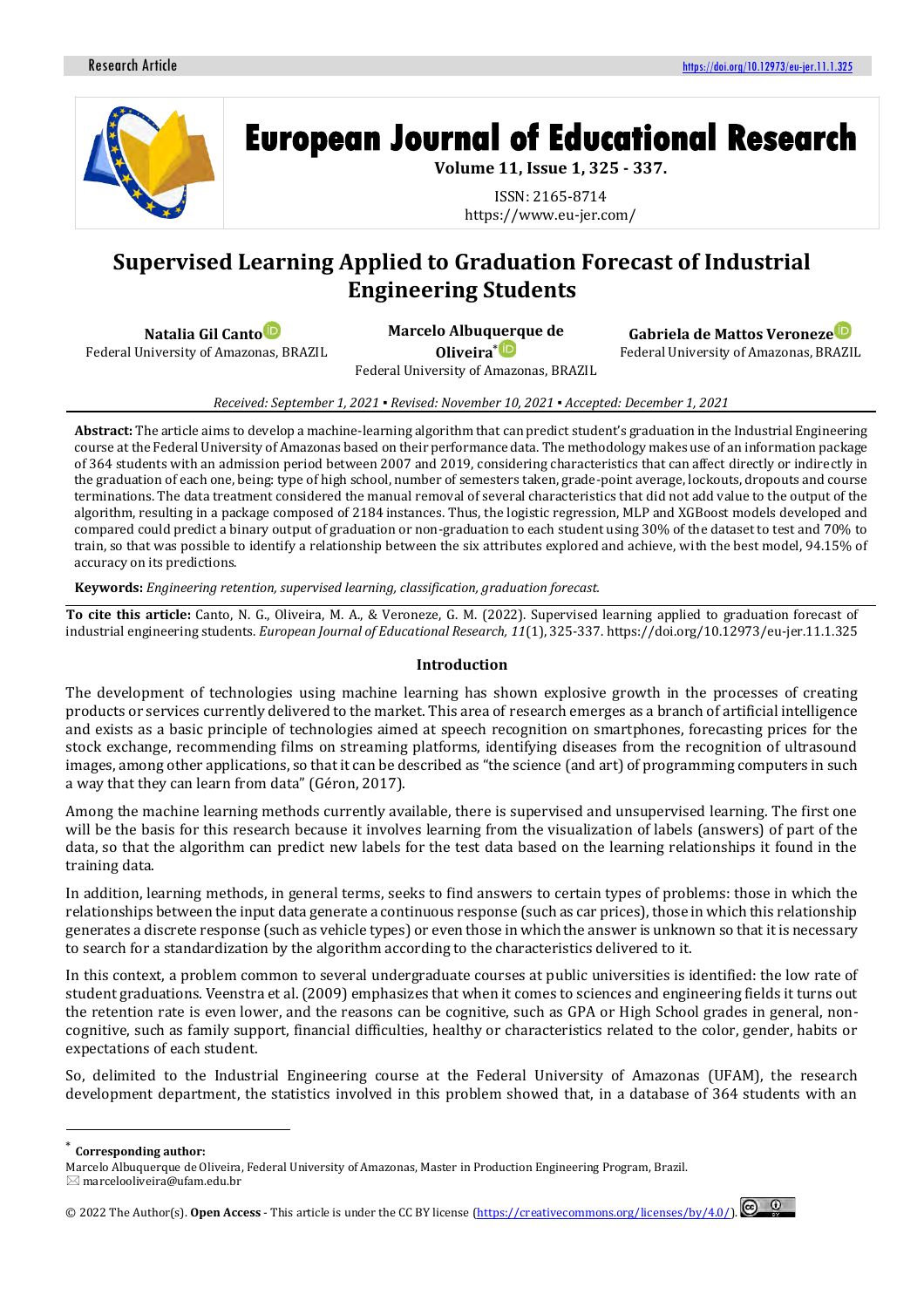admission period between 2007 and 2019, the index of graduations until the second semester of 2019 is 17.8% for the universe evaluated of possible graduates (considering the period of five years of course), in addition to presenting an index of 12.4% of retired or dropout students (considering the universe of evaluated samples).

Thus, the research starts from the hypothesis that certain parameters related to the performance of each student throughout the course can describe their result (graduation or non-graduation). Therefore, it aims to identify this binary output through a classifying machine learning algorithm that will learn the relationship between these data by visualizing them and predicting the results for data not previously seen.

#### **Literature Review**

#### *The engineering retention problem*

The problem involved in this work has been extensively addressed in recent decades, as for example in Lin et al. (2008), which seeks, through cognitive (GPA, grades in sciences or mathematics, among others) and non-cognitive (motivation, leadership, expectations, among others) characteristics, to estimate the retention of first-year students of engineering using neural networks, so that this work achieved about 78% probability of detecting student retention, but only 40% for non-retention, indicating that non-cognitive and cognitive characteristics could partially describe the problem, being necessary the combination of other variables that can also influence the persistence of these students, such as family, economics and health issues.

Similarly, using data from the University of Michigan, Veenstra et al. (2009) considers attributes similar to those of Lin et al. (2008), such as: High School Academic Achievement, Quantitative Skills, Study Habits, Commitment to Career and Educational Goals, Confidence in Quantitative Skills, Commitment to Enrolled College, Financial Needs, Family Support and Social Engagement. And it starts from the hypothesis that there is a direct correlation between the retention of engineering students and their GPA, so that, using logistic regression, it can identify that the characteristics High School Academic Achievement, Quantitative Skills, Commitment to Career and Education Goals and Confidence in Quantitative Skills predicted student success (GPA).

More recently, also seeking to understand the issues involved in retaining engineering students, French et al. (2021), works on the understanding both genders about the psychological cost involved in the course, given that the perception of students may differ when focused on minorities, such as the case of women in engineering. This work shows that there is a perception on the part of this minority group, but it is a group with greater probability of graduation, compared to male respondents.

Santacroce (2018) also emphasizes these results, showing that women are more likely to graduate with an engineering degree if they remain in the course after 2 years, even though their self-confidence is negatively affected by the stereotypes and majority men environment they face during the course (Jagacinski, 2013). Thus, the gender is an attribute to be considered as having great influence on the students results, as well as the skin color (Davis & Finelli, 2007; Green et al., 2019; Palmer et al., 2011; Reichert & Absher, 1997; Ye et al., 2021).

Besides that, a study carried out by Craig (2011) also emphasizes factors influencing retention and attrition of engineering students at historically black colleges and universities, such as: students working long hours brought on by insufficient financial aid; difficulty of the curriculum and poor teaching styles. In this study, the author also highlights possible strategies to solve these questions: enhanced advisement, tutorial, and mentoring activities.

Similarly, Fletcher and Anderson-Rowland (2000) also considered strategies related to mentoring and advisement to improve the performance of a group of sixteen engineering students and achieved amazing results, including an increase of 79% on the cumulative GPA of these students, indicating feasible ways to solve the retention problem, which were also extensively investigated over the years (Chelberg & Bosman, 2019; Desai & Stefanek, 2017; Hartman et al., 2019; Lisberg & Woods, 2018; Shahhosseini et al., 2020; Stromei, 2000).

Additionally, Honken and Ralston (2013) also discuss potential challenges that might be affecting the engineering low retention rate and highlights the lack of preparation in math and science as the top reason to students transfer out of engineering, followed by financial challenges and lack of time to study as the main reason to left university.

This last reason is interesting since engineering courses differ from other majors mainly by the programmatic activities, where the curriculum requires engineering students to not only participating in educational enriching activities, but also to gaining marketable experiences (Lichtenstein et al., 2010), which highly affects the daily time these students dedicate to study.

Furthermore, several other research sought to understand about the motivations behind the retention of students from Science, Technology, Engineering, and Mathematics (STEM) courses, considering different attributes, especially the cognitive ones, as addressed in this work (Coletti et al., 2014; García-Ros et al., 2019; Hieb et al., 2015; Koenig et al., 2012; Wang et al., 2015).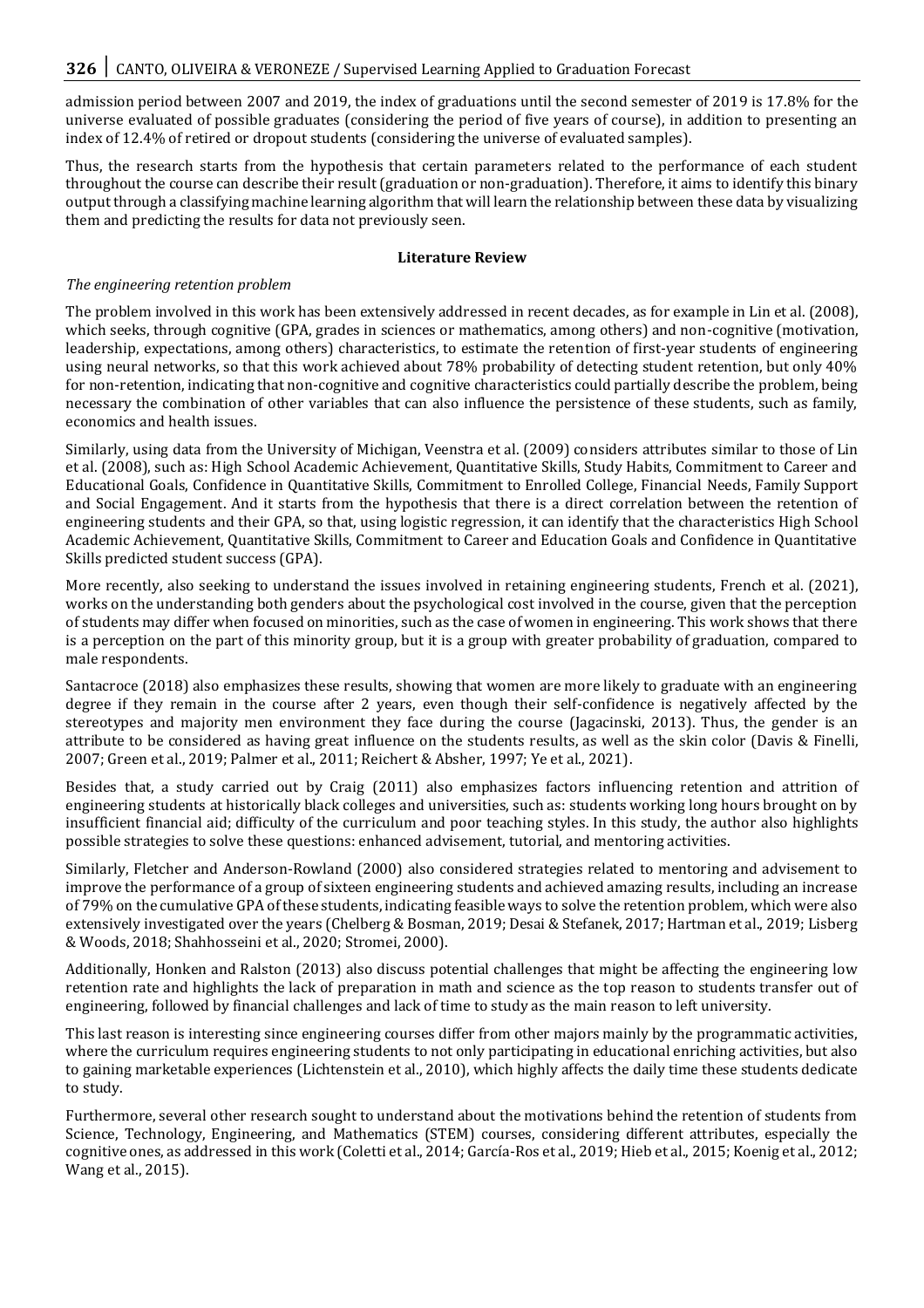And comparing this common problem between STEM majors, Almatrafi et al. (2017) and Godfrey et al. (2010) found out even though the engineering retention is high and an issue to be worked on due to multiple reasons, like difficulties on understanding academic concepts, self-esteem or time issues, the persistence rates for this major is higher compared to college of sciences, highlighting the importance of studies related not only to engineering but, also, focused on the STEM science fields in general.

#### *Logistic regression and XGBoost*

First, logistic regression can be described as a linear model adequate when we have dichotomous outcome variables (Lemon et al., 2003; Subasi & Ercelebi, 2005). Kurt et al. (2008) emphasizes that this model is competent when predicting presence (or absence) of a characteristic or outcome based on values of predictor variables, a concept that allow us to understand the method as appropriate to find out the relationship between the characteristics involved in this research.

Second, XGBoost is a supervised learning algorithm based on gradient boosting decision trees (Dhaliwal et al., 2018). It's responsible to achieve state-of-the-art results in many machine learning competitions (Chen & Guestrin, 2016; Nielsen, 2016), especially those involving tabular data. Dhaliwal et al. (2018) and Chen and Guestrin (2016) also highlights that XGBoost is highly effective in reducing computing time by providing optimal use of memory resources, which is one of its great benefits since computational cost is still a challenge when dealing with neural networks solutions, that's why this algorithm has potential to be, also, an adequate solution to the graduation forecast problem presented.

#### *Artificial Neural Networks - MLP*

According to Akhgar et al. (2019) and Ngah and Bakar (2017), artificial neural networks, as the nomenclature suggests, are based on the human brain. This tool has been used as a prediction strategy in areas such as: maintenance management (Susto et al., 2015), identification of defective parts (Wang et al., 2019), diagnosis of diseases (Jiang et al., 2020), landslide predictions (Pham et al., 2017), among other applications. In a simplified way, this simulation created artificially, considers the information transfer process through a standardized scheme and composed of multiple processing units (Gehr et al., 2018). According to Tiwari and Khare (2015) the organization of these units takes place through layers that relate weights and inputs in order to identify the ideal outputs of the model.

The diagram below shows one of the primary artificial neuron models, called the Perceptron model (Géron, 2017), this model indicates the inputs of an artificial neuron (characteristics of a problem), its synaptic weights (with which the inputs will be combined in a linear transformation), the result of a summation of these combinations and an activation function responsible for performing a transformation, commonly, nonlinear.



*Figure 1. Perceptron Artificial Neuron Model*

This model follows the vector representation below:

$$
y_k = \varphi(w_k^T x)
$$

On what  $w_k = [w_{k0} \cdots w_{km}]^T$  and  $x = [1 \ldots x_m]$ . Thus, the model admits linear classification, being able to predict outputs that can be separated by means of a hyperplane (binary).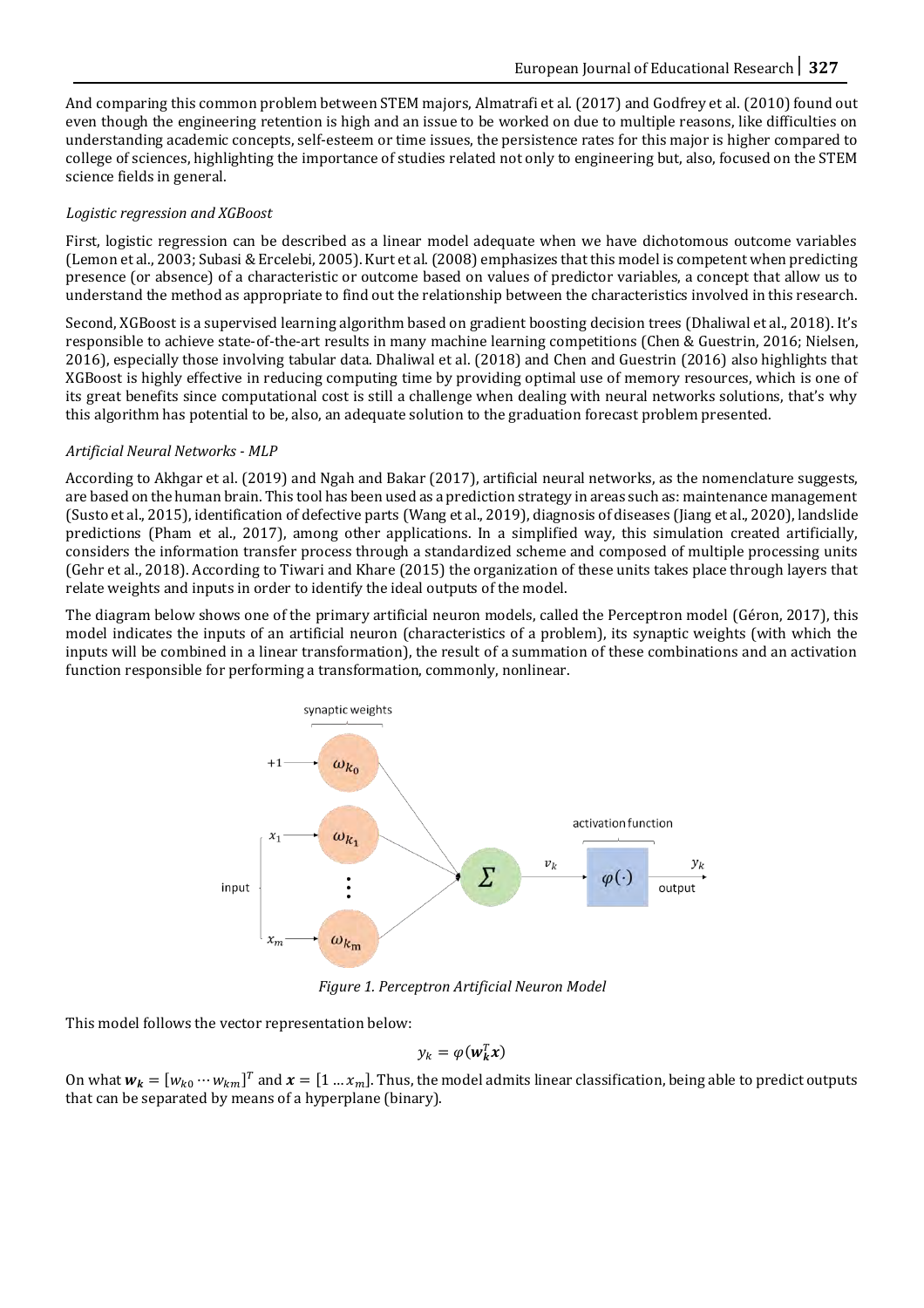#### *Activation Functions*

The activation functions are used with a view to perform linear transformations or not of the output  $v_k$ . These functions are important in an artificial neural network because it limits the output of a neuron (Ngah et al., 2016), influencing the network's flexibility and, consequently, its efficiency.

Géron (2017) shows that, in principle, sigmoidal functions have long been used as activation functions, like: hyperbolic tangent, logistic function, among others; due to its satisfactory behavior in each layer of the network.

However, with the advent of deep learning techniques, the ReLu rectifier activation function (Rectified Linear Unit) was more cost-effective compared to its performance in approximations (weight adjustments) in the data training stage, in addition to reducing computational cost (Lomuscio & Maganti, 2017). Currently, there are several variations of this function.

The architecture of a neural network can be divided by two modes of propagation, namely: Feedforward Neural Network (FNN) and Recurrent Neural Network (RNN). On the one hand, for the first method, according to Jiang et al. al (2020), the network computes the direction between the layers in a direct way, in a single direction, until the exit of the network, following the equation below:

$$
y(n) = \phi(x(n); \theta)
$$

So that the network performs a mapping of the inputs  $x(n)$  to an output  $y(n)$  through the set of parameters  $\theta$ . On the other hand, the second method, according to Wanto et al. (2017), involves feedback in the network that allows the model to recalculate its synaptic weights. This characteristic defines a recurring network as a network that has memory. So, as new information is fed, the network searches for past information that can characterize it more accurately. This model can be described by the equation below:

$$
y(n) = \phi(x(n), y(n-1); \theta)
$$

Where the mapping of entries  $x(n)$  it is done considering the immediately previous output and its due adjustment parameters for the output calculation  $y(n)$ . This means we are dealing with a high flexible network depending on the number of layers and its depth, which can be a challenge when working with small datasets.

#### **Methodology**

# *Research Goal*

The article aims to develop a machine-learning algorithm that can predict the graduation of students in the Industrial Engineering course at the Federal University of Amazonas based on their performance data.

# *Research Strategy*

The data collection considered the performance report of students in the Industrial Engineering course available on the e-Campus portal.

# *Eligibility Criteria*

The target audience of the research consists of evaluating the data of students from the Industrial Engineering Course at the Federal University of Amazonas.

#### *Sample and Data Collection*

The data collection and analysis methodology considered the performance report of students in the Industrial Engineering course available on the e-Campus portal. This report was generated based on the enrollment period between 2007 and 2019, and consists of information from 364 students. These characteristics were then evaluated based on their possible influence on the characteristic of interest in this work: the student's graduation.

Thus, the analysis methodology, as well as the supervised learning models, were based on the development of an algorithm in Python programming language under version 3.8.5 on Google Colaboratory (code available on GitHub repository SL-Algorithms) using 3 different methods: Logistic regression, a shallow MLP and the decision tree-based XGBoost, aiming to compare and choose the best of them. The construction of the prediction models followed the flow shown in the Figure 2.



*Figure 2. Flow of the Algorithm Construction*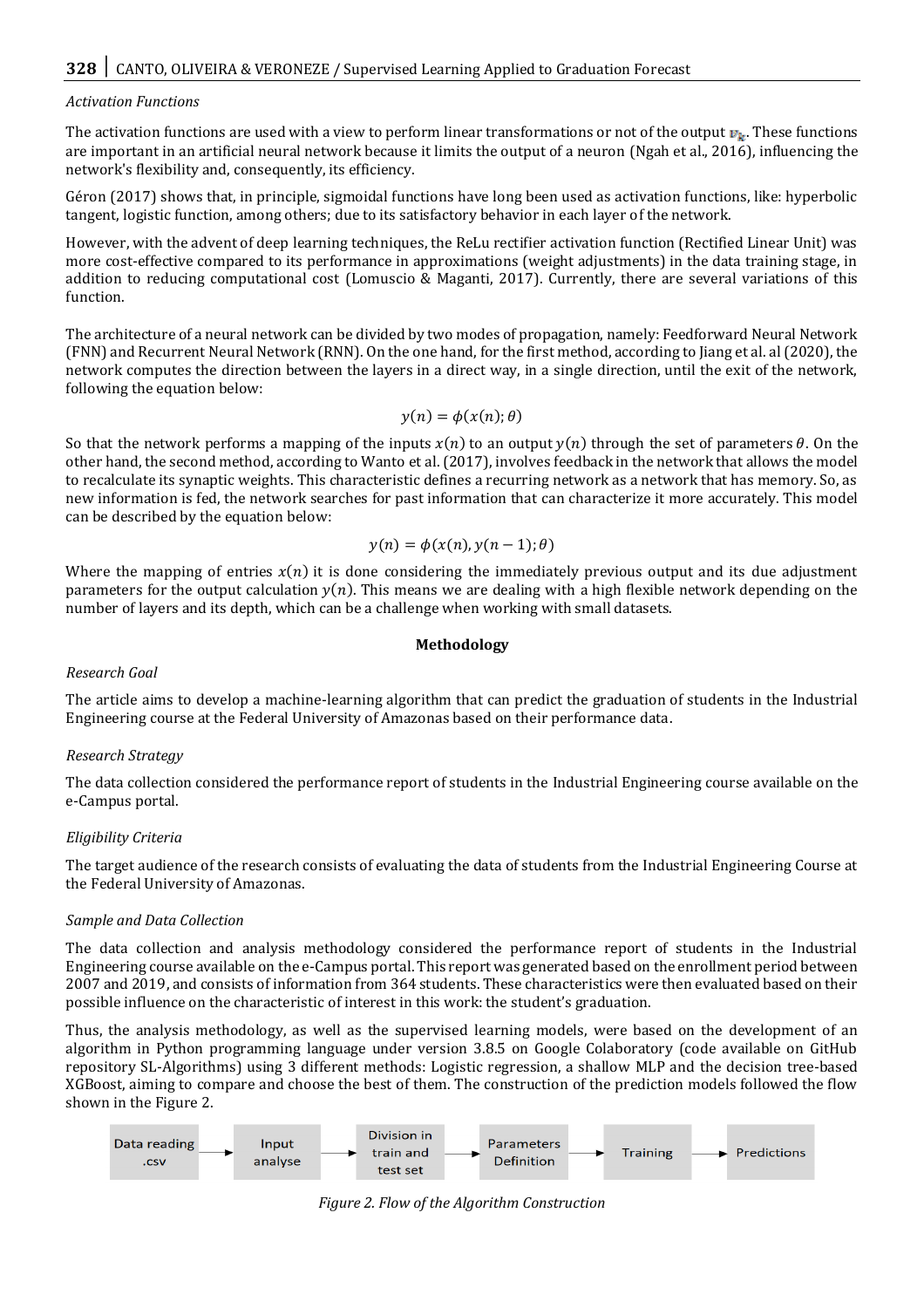Firstly, the conversion of the input attributes file to the appropriate reading format was considered, which is done by .csv files (separated by commas). After that, the complete data were plotted using graphs that describe each of the attributes separately, in addition to the presentation of the correlation between attribute-attribute and attribute-output, as previously described. As a result, the data were randomly divided into two parts: training and testing. So that 30% of the data was destined for the testing stage, which has the objective of reproduce an *on-campus* application and cannot be used during the training stage to avoid any bias on the predictions.

Thus, before submitting the data to the model, it was necessary to assess their balance, considering that the number of graduated students is lower than the number of non-graduated students and this situation can lead to a biased learning and impact the model's performance on the test set. The Figure 3 explains this situation.



*Figure 3. Unbalanced Data*

As can be seen, only 9.4% of the data represent graduate students (class 1), which creates difficulties for the model to learn the characteristics that lead to this class. Thus, the application of a resampling feature in the training set was necessary, in order to artificially increase the amounts of data whose output is equal to 1 (graduate students). This process can be seen in Figure 4, which indicates a balance between the two outputs.



*Figure 4. Balanced Data*

With the data balanced and the initial parameters defined, the models were trained and the predictions along with the test data were performed for the Logistic Regression, MLP and XGBoost models.

# *Analyzing of Data*

The analysis of the characteristics of entry considered the following attributes: grade-point average, semesters taken, courses terminations, type of school in high school, lockouts and dropouts, as shown in Figure 5 and Figure 6.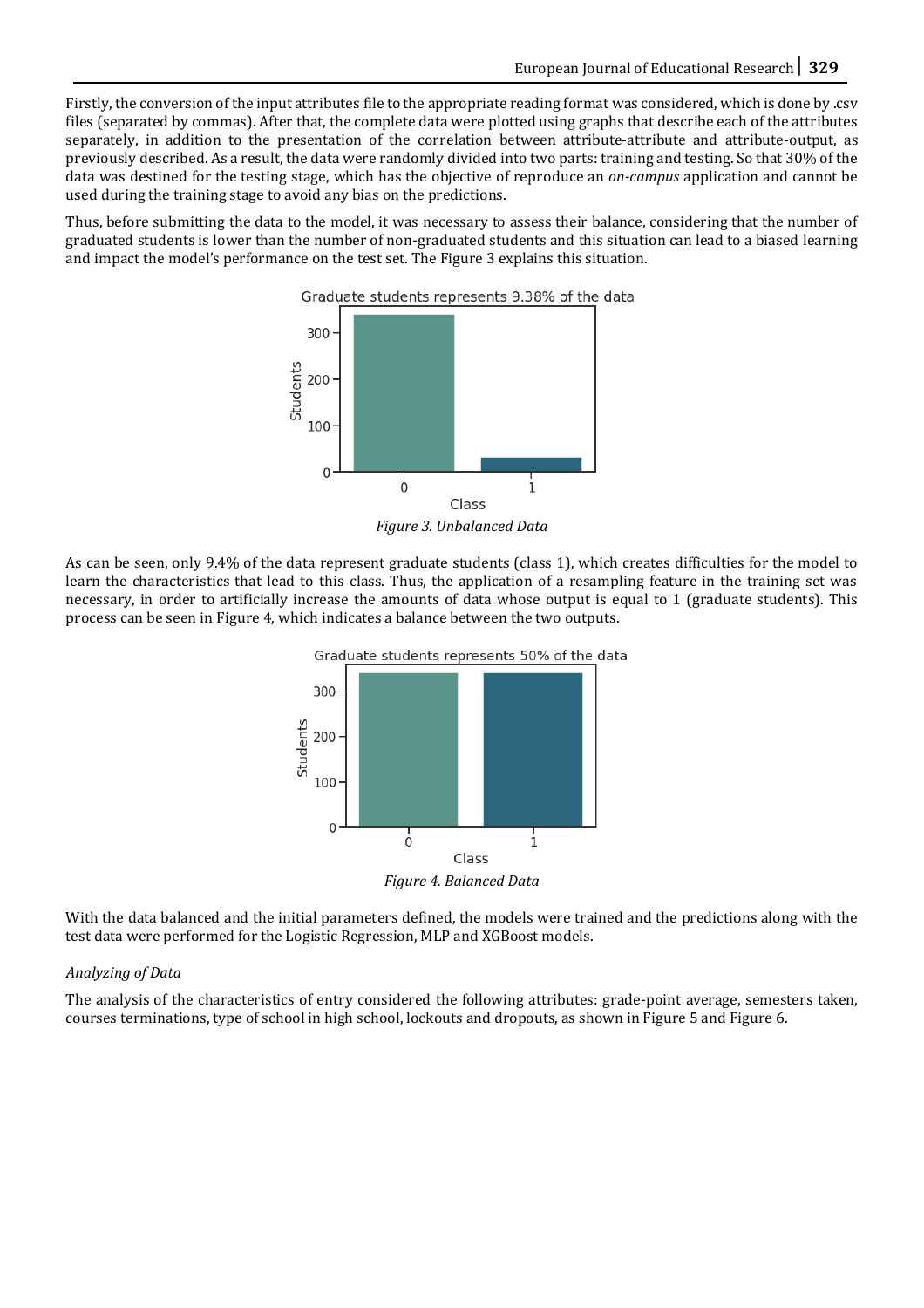

*Figure 5. Input Characteristics*

The attributes related to the grade-point average and the semesters taken were divided into histograms, so that it is possible to notice, in the first case, a distribution displaced, since the average for approval considered at the university is equal to 5.0. In the second, it is possible to note two distinct peaks, the first at point 5 and the second at point 10, indicating that the data does not show uniform numbers of students per admission period.



*Figure 6. Input Characteristics*

In contrast, the attributes that are divided into classes could be presented in the graphs above. Firstly, the number of courses terminations have a high rate of retired students, an even greater number than graduates, as will be seen later, whether in the current course or not. On the side, the graph was divided into only two classes, namely: private schools (type 1) and public schools (type 2), so that the number of students from type two schools are more expressive.

Then, the graph that lists the number of students by the number of enrollment lockouts indicates a low index for it, which differs from the graph on the side, which lists dropouts from the course and has a high index. It is important to highlight that the enrollment lockouts and dropouts from the course are attributes that can be performed more than once by the same student, since there is a period for canceling the action in the university system. Thus, the correlation between the attributes and the data output could be assessed, as can be seen in the Figure 7.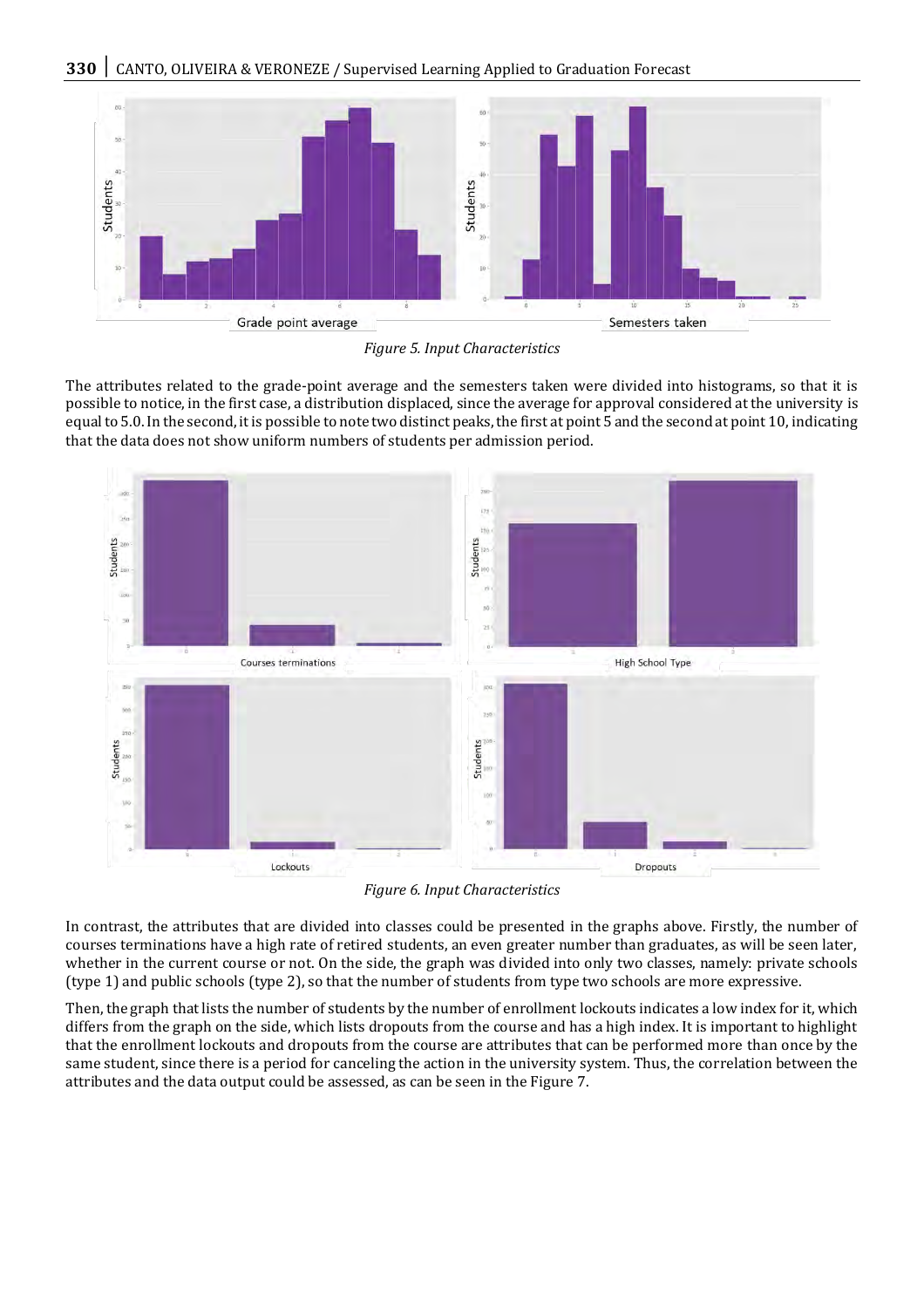

*Figure 7. Correlation Map*

The attribute-attribute and attribute-output correlation map can identify the influence between all characteristics and their outputs, even if represented by classes. Thus, in the map above, it is possible to identify correlation levels close to zero in most of the points, however, positive and negative correlations, which indicate an influence between the data, could also be seen. For example, the relationship between the grade-point average and the number of courses terminations, which is inversely proportional, and the relationship between the grade-point average and the output, which appears to be in direct proportion.

# **Findings / Results**

First, the training set was analyzed using logistic regression, as this is a categorical problem, and this analysis allowed us to verify an adequate accuracy value, given the limited amount of data for analysis. Then, the data were trained through a shallow MLP, with only two intermediate layers containing 6 and 5 neurons, respectively, using ReLU as activation function and Adam as it's optimizer. In this case, the model had a performance similar to that found through logistic regression, however, it presented a very bumpy error surface (many local minima). Finally, the data were processed using XGBoost, which achieved an accuracy of around 94.15%, higher than the previous ones.

| Model               | <b>Main parameters</b>      | <b>Accuracy</b> | <b>Incorrect classifications</b> |
|---------------------|-----------------------------|-----------------|----------------------------------|
| Logistic Regression | Penalty: 12                 | 91.71%          | 17                               |
|                     | Solver: lbfgs               |                 |                                  |
| MLP                 | 2 layers (6-5 neurons)      | 91.22%          | 18                               |
|                     | Initial learning rate: 0.01 |                 |                                  |
|                     | Epochs: 500                 |                 |                                  |
|                     | Batch size: 32              |                 |                                  |
| <b>XGBoost</b>      | Max depth: 3                |                 |                                  |
|                     | Eta: $0.3$                  | 94.15%          | 12                               |
|                     | Epochs: 1000                |                 |                                  |

|  | Table 1. Models' Accuracy Comparison |
|--|--------------------------------------|
|  |                                      |

Therefore, considering XGBoost as the best estimator, its confusion matrix can be plotted to analyze the behavior of this classifier in the test set, which simulates the *on-campus* operation of the proposed model.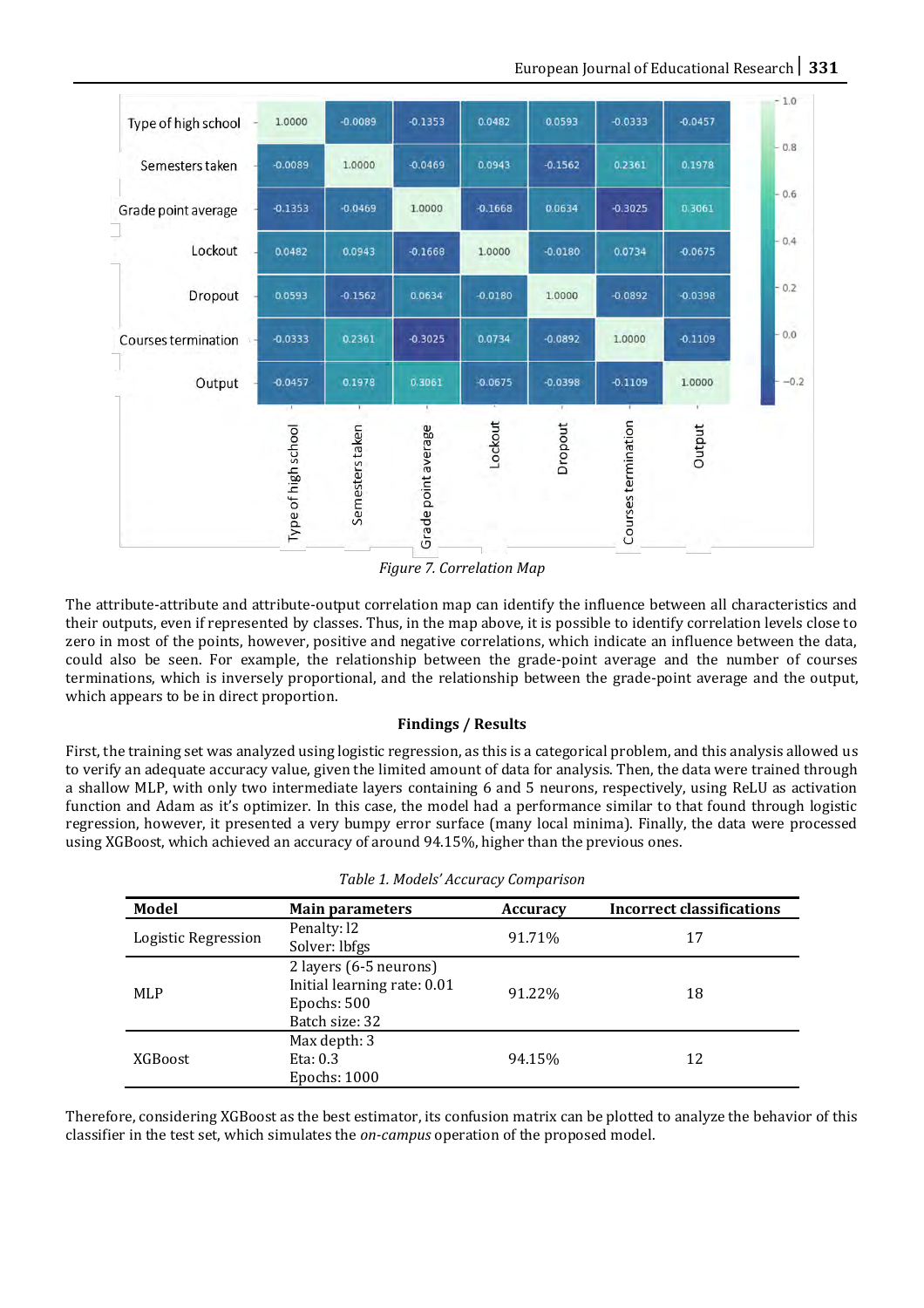

*Figure 8. Confusion Matrix for XGBoost*

As can be seen, the matrix above lists the number of errors and hits in the model (y\_pred) in relation to the test data (y\_test), so that, on the one hand, the main diagonal indicates the correctness rates of the model, which is around 103 true negatives and 90 true positives. On the other hand, the secondary diagonal shows the quantities of incorrect classifications performed by the model, being, then, 6 false positives and 6 false negative. With that, some metrics could be calculated, as can be seen bellow, which indicates the performance of the model for the test set.

| Metric               | <b>Formulation</b>                                                                                                               | <b>Results</b> |
|----------------------|----------------------------------------------------------------------------------------------------------------------------------|----------------|
| Accuracy             | $\operatorname{acc}(\hat{y}(x)) = \frac{TP + TN}{TP + TN + FP + FN}$                                                             | 94.15%         |
| Precision            | TР<br>Precision $(\hat{y}(x)) = \frac{1}{TP + FP}$                                                                               | 93.75%         |
| Recall               | $Recall(\hat{y}(x)) =$<br>$TP + FN$                                                                                              | 93.75%         |
| $F$ -measure $(1.0)$ | $F_m = \frac{(m+1) \times Recall(\hat{y}(x)) \times Precision(\hat{y}(x))}{Recall(\hat{y}(x)) + m \times Precision(\hat{y}(x))}$ | 93.75%         |
| Error rate           | $p_e(\hat{y}(x)) = \frac{FP + FN}{TP + TN + FP + FN}$                                                                            | 5.85%          |
| Specificity          | TN<br>Specificity $(\hat{y}(x)) = \frac{1}{TN + FP}$                                                                             | 94.50%         |
| False negative rate  | F N<br>$p_e^+(\hat{y}(x)) = \frac{1}{TP + FN}$                                                                                   | 6.25%          |
| False positive rate  | $\frac{FP}{TN + FP}$<br>$p_e^-(\hat{y}(x))$                                                                                      | 5.50%          |

*Table 2. Model Evaluation*

The first metric is accuracy, which relates the number of standards classified correctly in relation to the entire set of test data, indicating a result around 94% (12 incorrect classifications). This metric is one of the most important for the analysis of the model. However, other characteristics need to be evaluated in parallel, so the robustness of the model is verified.

In this way, then, precision is presented, a metric that corresponds to the proportion of data referring to the positive class correctly classified in relation to all the examples attributed to the positive class. As can be seen, the precision obtained a good percentage of 93.75%, close to the accuracy achieved.

In addition, the recall was also calculated and obtained a result of 93.75%, which indicates the rate of true positive, in a way that relates the proportion of examples of the positive class correctly classified and presented a result according to the precision, since their number of false negatives and false positives are equal.

In this way, the metric f-measure could be calculated, which relates the two metrics mentioned earlier through a weighted harmonic mean, where 'm' is the weighting factor. This weighting factor is responsible for the importance given to each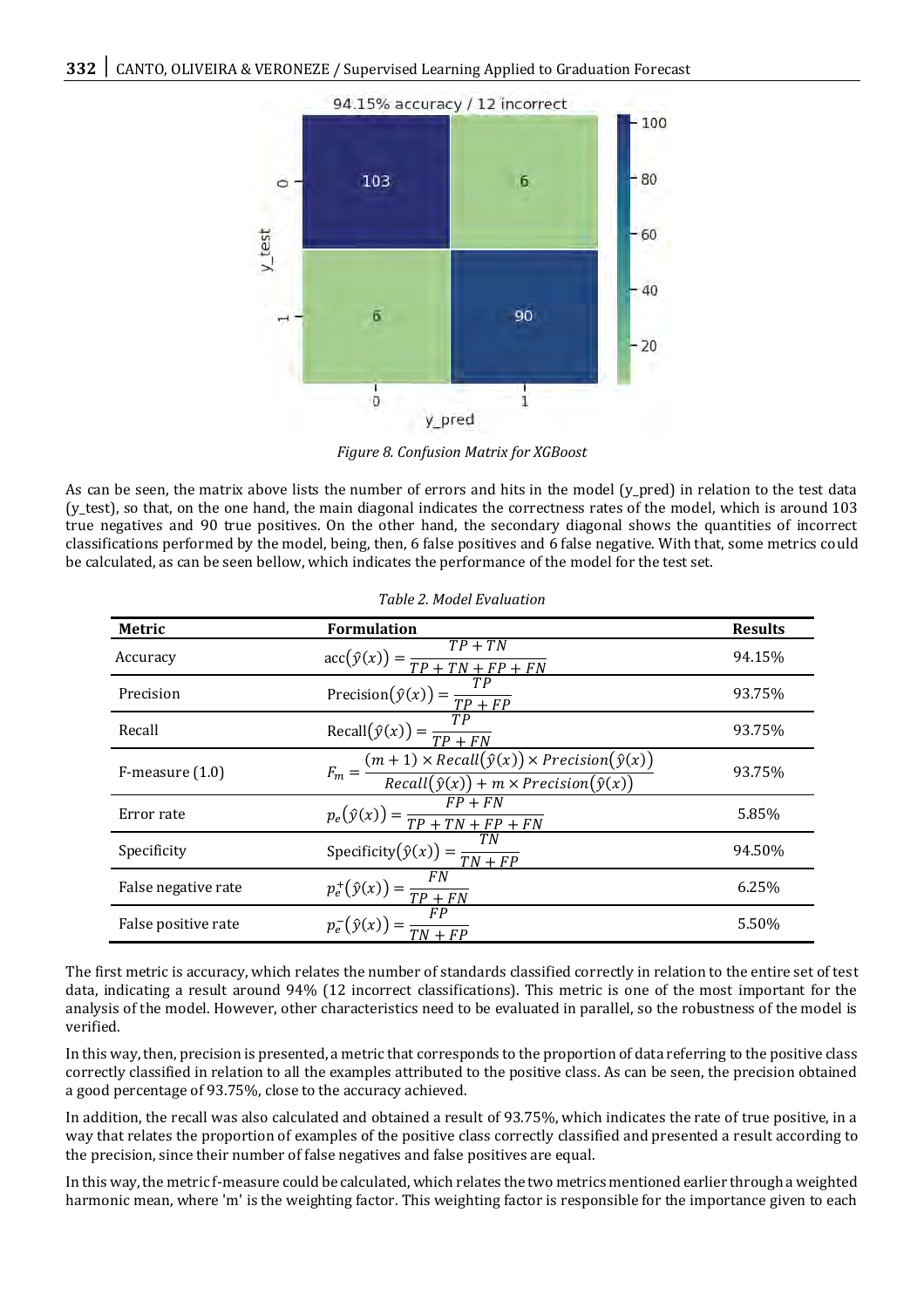of the metrics involved in the calculation, so that the value of 'm' used was equal to 1.0, which indicates that the importance of recall and precision are the same. Thus, the metric obtained, as expected, 93.75%, indicating a value close to 100%, which is the ideal value of the f-measure.

Then, the model's error rate can also be seen in the table above, a metric that is inverse to the accuracy presented a result around of 5.85%. So, specificity was also calculated, indicating the rate of true negative, one of the best results among all the calculated metrics, which was around 94.50%, showing how the class with real values, in face of the artificially created values of class 1, represents gain to the model even though the data is balanced.

Finally, the metrics involving the false negative and false-positive rates were calculated, so that the differences in classification could be viewed more intensely. Thus, the first was around 6.25% compared to 5.50% presented by the second, a great performance considering the set size and the number of attributes used.

#### **Discussion**

Through the comparative analysis between the supervised learning methods presented, it was possible to observe, firstly through accuracy, that logistic regression proved to be effective in the given classification task, although it was not the model with the highest performance. This result is interesting given that the method has a simple, linear proposal, used in older researches, such as Veenstra et al. (2009), and more recent ones, such as French et al. (2021), confirming it's importance as a competitive estimator and which, in addition, was able to present a superior result than the one found through the more flexible, fully connected neural network, indicating the data used in training, to some extent, can be separated by means of a straight line.

Furthermore, the results presented by the MLP network could show that, even though we have greater flexibility and can learn through synaptic adjustments of the network weights, this learning can be impacted by the amount of data available, so that the error surface can present numerous local minimums and not allowing an adequate search for the solution that brings the highest performance in the test set.

Finally, we highlight that the performance of the decision tree-based algorithm, XGBoost, could confirm the statement made by Chen and Guestrin (2016) and Nielsen (2016) about its ability to generate state-of-the-art results in various machine learning problems, especially those involving tabular data, such as the one presented in this work. As seen, the algorithm was placed as an intermediate solution from the point of view of flexibility, that is, it is not as rigid as logistic regression, nor as flexible as the neural network, generating the most adequate solution for the binary classification problem we have.

In this way, supervised learning techniques could identify the existence of a relationship between the six characteristics that were worked on and the data output: grade-point average, semesters taken, courses terminations, high school type, lockouts and dropouts. And this allows us to state that these attributes have a strong influence on student results and can be able to describe the problem presented quite adequately, highlighting the potential of the estimator in face of several works that seek to predict, in a certain way, the graduation or retention of students until the end of their courses, as in the surveys mentioned previously: Lin et al. (2008), Veenstra et al. (2009) and French et al. (2021).

Furthermore, the existence of a relationship between these attributes makes possible for us to discuss about the ideal characteristics to invest on with strategies to increase student's graduation rate having a small universe of possibilities (a total of 6 possibilities).

In other words, we can analyze, mainly, the characteristics that could be improved by the university, such as: grade-point average, investing on different methodologies and developing a research to understand from the students and teachers what could be improved or maintained; type of high school, investing on extra courses to improve basic lacks on math or science subjects; courses terminations, lockouts and dropouts, implementing scholarships, assistance programs and upgrading laboratories and common areas to possibility a higher academic time dedication as well as the development of practical skills inside the university.

With that, we can highlight the semesters taken is a fix attribute used to indicate to the learning algorithm the engineering course has a mean time to be completed, so, for now, the main strategies can be applied in 5 of the 6 attributes used on this research and the implementation order can be made by considering the correlation between each of them and the output of interest (students graduation or non-graduation).

#### **Conclusion**

The development of a machine-learning model through supervised learning algorithms is part of the range of predictive methodologies created under the aspect of artificial intelligence. This possibility is based primarily on the development of computer systems that are capable of storing a large amount of data.

This application started from the hypothesis that several factors are responsible for the graduation (or not) of students of the Industrial Engineering course at the Federal University of Amazonas and as it could be seen, together, certain selected attributes had an influence on the study output.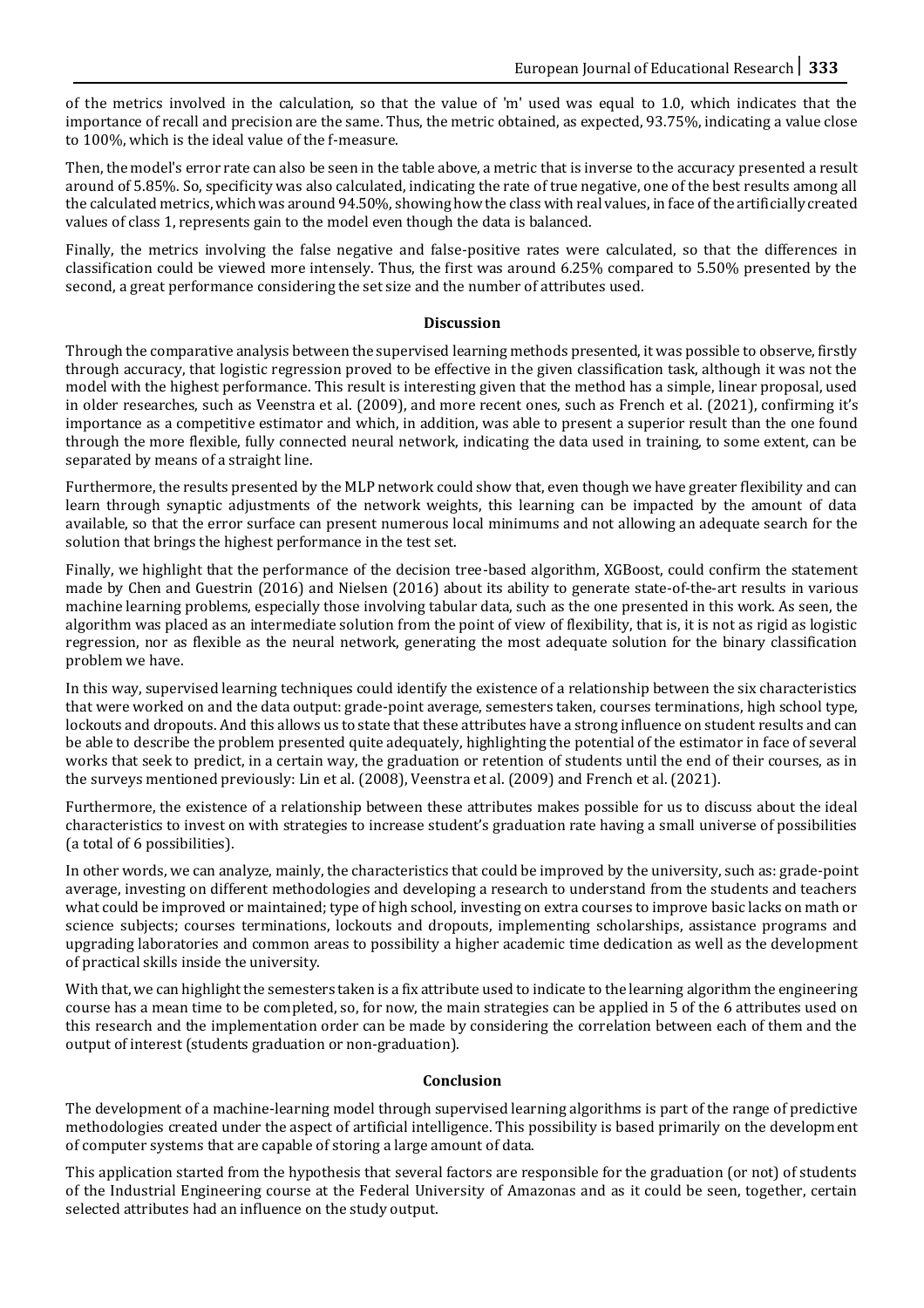More than the methodology used in the creation of a supervised learning algorithm that could learn based on this dataset, the work could present to the academic community a new way of applying information available in the university's own system, indicating the use of these data not only to statistical studies, but to studies that are aligned with 4.0 industry, such as artificial intelligence, and that bring the novelty of a rising area that needs to be further explored by the Industrial Engineer based on the multidisciplinary intrinsic to this profession.

Thus, the way the machine learning area has been developing in recent years indicates that the implementation of a learning model is not limited to the areas of engineering or computer science, and can currently be applied to various problems, including problems common to the educational area, as seen on previous research, were the authors explored the reasons or motivations regarding to engineering students retention by using different techniques but achieving similar results, which implies we already have ways to understand this problem and propose effective solutions.

With that, the good performance of the developed algorithm, as discussed in the previous session, indicates the importance of using these methods within the university itself as a base methodology for implementing improvements within the Industrial Engineering department or, even, the others that can make use of this algorithm for performance analysis.

Thus, according to what was discussed, one of the main characteristics that are related to the output of the model is the data of grade-point average, with an influence proportional to the output. Thus, the study of teaching methodologies used in each of the disciplines is important for the individual student's performance, in such a way that this performance is an important answer in relation to psychological aspects such as: student interest, excitement with the course, encouragement from teachers and self-esteem within the department. As a result, the department's investment in methods that can reduce dropouts, lockouts and course terminations is essential to the student's success, since the improvement in the grade-point average becomes a consequence of these factors mentioned because they are somewhat correlated.

In addition, as it can be seen in the present work, the improvements to the model will occur according to the number of examples both classes (0 and 1) grow, as the model will be able to improve their learning with more examples and also with a greater number of students in class 1 (trained), since there would be a natural data balance.

With that, the Industrial Engineering department will also be able to make use of the same algorithm developed in this work. Besides, it will be able to increase the database to improve the model predictions and check, then, the impacts happening in the department arising from new strategies implemented.

#### **Recommendations**

Although this research carried out an analysis of the performance of students from the Industrial Engineering Course during the years 2007 to 2019, it is recommended that the same analysis be carried out for the entire period of activity of the course, from its institutional creation to the present day. In addition, a similar study can be carried out within the Faculty of Technology and the courses it offers to the community, enabling analysis by course and the development of an institutional strategic plan.

Also, it would be interesting to collect data of the final grades of students in the department in each of the subjects offered, so that the model output is based on the hypothesis that each of the subjects has a direct influence on student success or failure in the course, which would indicate a better direction of the department towards specific improvements to each of them.

#### **Limitations**

As limitations, it can be highlighted that this study involved the analysis only of students from the Industrial Engineering course at the Faculty of Technology, among other courses in the academic unit. The study was also limited to analyzing the performance of students from the year 2007 and not since the creation of the course, which dates back to 2004. Besides that, there were limitations related to the data treatment, since they were not on a format suitable to the algorithm, which makes important to the interested teachers or researchers to first open a project with a selected team only destinated to the analysis and organization of these data to later use.

# **Acknowledgements**

The authors thank the Production Engineering Department (DEP) of the Federal University of Amazonas (UFAM) for their support and structure. Special thanks to the Master's Program in Production Engineering at the Federal University of Amazonas for the support of its professors for the research carried out.

This work was conducted in partnership with the Federal University of Amazonas (UFAM) within the scope of the Master's Program in Production Engineering (PPGEP). The authors thank the support obtained from Fundação de Apoio à Pesquisa do Estado do Amazonas (FAPEAM) for facilitating and finance the research under RESOLUÇÃO N. 006/2020 - POSGRAD 2020.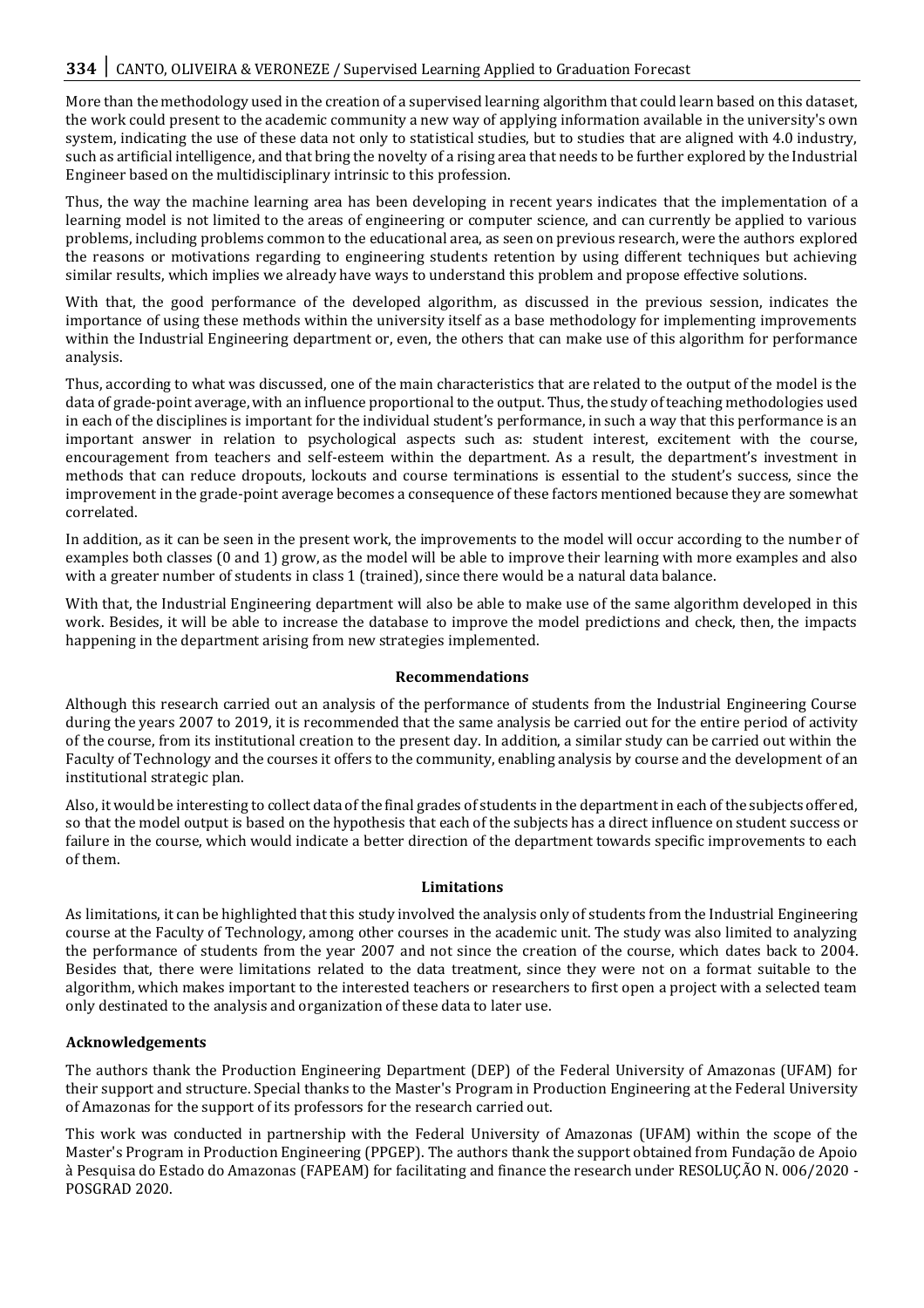#### **Authorship Contribution Statement**

Canto: Conceptualization, design, analysis, writing. de Oliveira: editing/reviewing, supervision, critical revision of manuscript, statistical analysis, securing funding. de Mattos Veroneze: editing/reviewing, supervision, critical revision of manuscript, final approval.

#### **References**

- Akhgar, A., Toghraie, D., Sina, N., & Afrand, M. (2019). Developing dissimilar artificial neural networks (ANNs) to prediction the thermal conductivity of MWCNT-TiO2/Water-ethylene glycol hybrid nanofluid. *Powder Technology, 355,* 602-610[. https://doi.org/10.1016/j.powtec.2019.07.086](https://doi.org/https:/doi.org/10.1016/j.powtec.2019.07.086)
- Almatrafi, O., Johri, A., Rangwala, H., & Lester, J. (2017, June 24-28). *Board 65: Retention and persistence among STEM students: a comparison of direct admit and transfer students across engineering and science* [Paper presentation]. 2014 ASEE Annual Conference & Exposition, Columbus, Ohio, United States[. https://doi.org/10.18260/1-2--27899](https://doi.org/10.18260/1-2--27899)
- Chelberg, K. L., & Bosman, L. B. (2019). The role of faculty mentoring in improving retention and completion rates for historically underrepresented STEM students. *International Journal of Higher Education*, *8*(2), 39-48. <https://doi.org/10.5430/ijhe.v8n2p39>
- Chen, T., & Guestrin, C. (2016). Xgboost: A scalable tree boosting system. In B. Krishnapuram & M. Shah, (Eds.), Proceedings of the 22nd ACM SIGKDD International Conference on Knowledge Discovery and Data Mining (pp. 785-794). Association for Computing Machinery[. https://doi.org/10.1145/2939672.2939785](https://doi.org/10.1145/2939672.2939785)
- Coletti, K. B., Wisniewski, E. O., Shapiro, R. L., DiMilla, P. A., Reisberg, R., & Covert, M. (2014, June 15-18). *Correlating freshman engineers' performance in a general chemistry course to their use of supplemental instruction* [Paper presentation]. 2014 ASEE Annual Conference & Exposition, Indianapolis, Indiana, United States. <https://doi.org/10.18260/1-2--20214>
- Craig, W. O. (2011). Strategies for improving the retention of engineering and technology students at historically black colleges and universities HBCU. *International Transaction Journal of Engineering, Management, & Applied Sciences & Technologies*, *2*(5), 561-570[. https://tuengr.com/V02/561-568.pdf](https://tuengr.com/V02/561-568.pdf)
- Davis, C.-S. G., & Finelli, C. J. (2007). Diversity and retention in engineering. *New Directions for Teaching and Learning, 111*, 63-71[. https://doi.org/10.1002/tl.287](https://doi.org/10.1002/tl.287)
- Desai, N., & Stefanek, G. (2017, March 2-5). *A literature review of the different approaches that have been implemented to increase retention in engineering programs across the United States* [Paper presentation]. 2017 ASEE Zone II Conference, San Juan, Puerto Rico. <http://zone2.asee.org/papers/proceedings/3/117.pdf>
- Dhaliwal, S. S., Nahid, A.-A., & Abbas, R. (2018). Effective intrusion detection system using XGBoost. *Information, 9*(7). <https://doi.org/10.3390/info9070149>
- Fletcher, S. L., & Anderson-Rowland, M. (2000, June 18-21). *Developing retention strategies for women that promote student success in engineering and the applied sciences* [Paper presentation]. 2000 Annual Conference, St. Louis, Missouri, United States[. https://doi.org/10.18260/1-2--8284](https://doi.org/10.18260/1-2--8284)
- French, S. E., Bego, C. R., Hieb, J. L., & Ralston, P. A. (2021, July 26-29). *Psychological cost, gender, and retention among engineering students* [Paper presentation]. 2021 ASEE Virtual Annual Conference Content Access, Virtual Conference*.* <https://peer.asee.org/37622>
- García-Ros, R., Pérez-González, F., Cavas-Martínez, F., & Tomás, J. M. (2019). Effects of pre-college variables and first-year engineering students' experiences on academic achievement and retention: a structural model. *International Journal of Technology and Design Education, 29*(4), 915-928[. https://doi.org/10.1007/s10798-018-9466-z](https://doi.org/10.1007/s10798-018-9466-z)
- Gehr, T., Mirman, M., Drachsler-Cohen, D., Tsankov, P., Chaudhuri, S., & Vechev, M. (2018). *AI2: Safety and robustness certification of neural networks with abstract interpretation* [Paper presentation]. IEEE Symposium on Security and Privacy (SP), San Francisco, CA, United States[. https://doi.org/10.1109/SP.2018.00058](https://doi.org/10.1109/SP.2018.00058)
- Géron, A. (2017). *Hands-on machine learning with Scikit-Learn and TensorFlow: Concepts, tools and techniques to build intelligent systems* (1st ed.). O'Reilly Media.
- Godfrey, E., Aubrey, T., & King, R. (2010). Who leaves and who stays? Retention and attrition in engineering education. *Engineering Education*, *5*(2), 26-40[. https://doi.org/10.11120/ened.2010.05020026](https://doi.org/10.11120/ened.2010.05020026)
- Green, C., Dika, S., & Smith, A. (2019, June 15-19). *Board 137: Persistence of women of color in undergraduate engineering programs* [Paper presentation]. ASEE 2019 Annual Conference and Exposition, Tampa, Florida, United States. <https://doi.org/10.18260/1-2--32248>
- Hartman, H., Forin, T., Sukumaran, B., Farrell, S., Bhavsar, P., Jahan, K., Dusseau, R., Bruckerhoff, T., Cole, P., Lezotte S., Zeppilli, D., Macey, D. (2019). Strategies for improving diversity and inclusion in an engineering department. *Journal*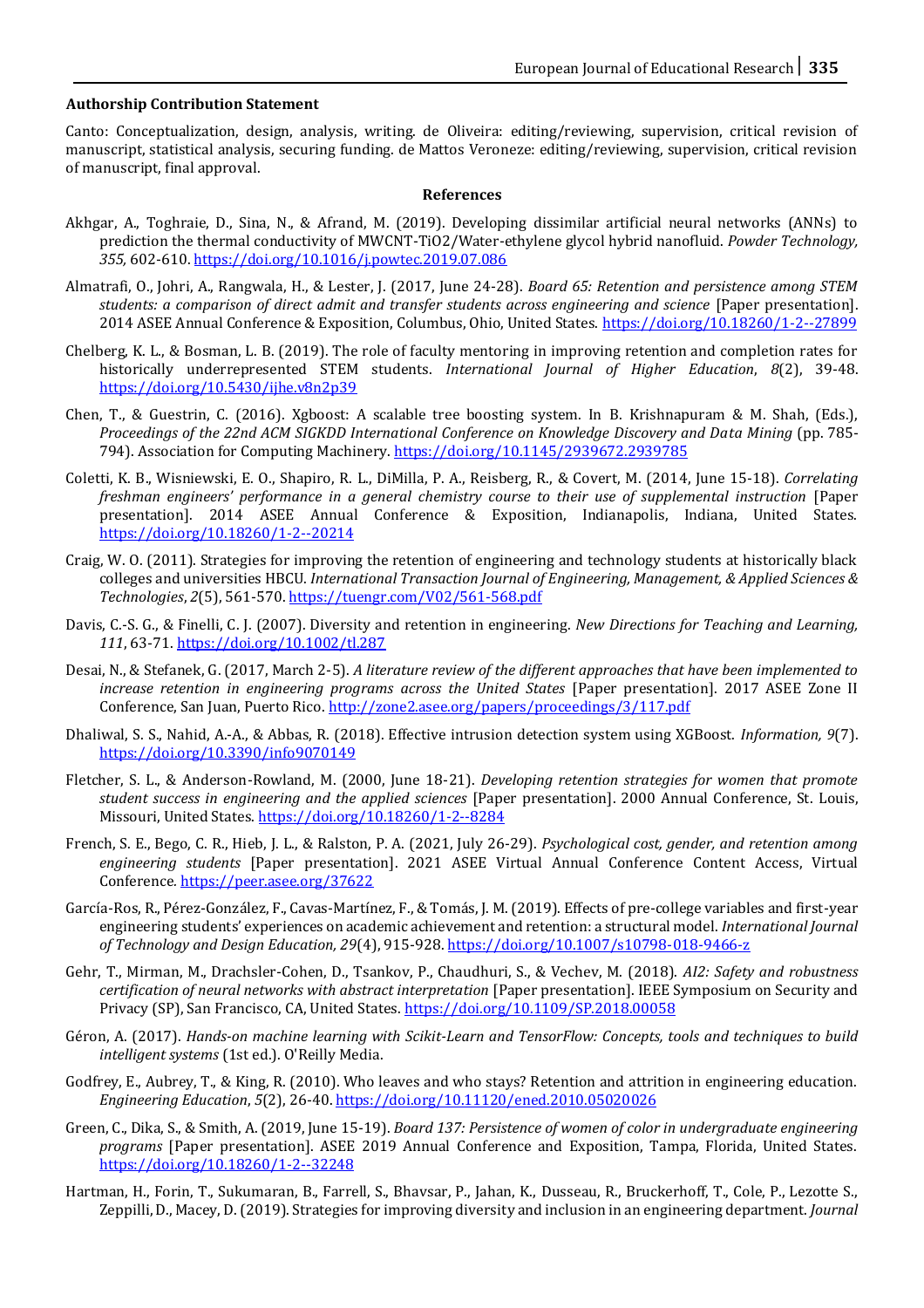*of Professional Issues in Engineering Education and Practice*, *145*(2). [https://doi.org/10.1061/\(ASCE\)EI.1943-](https://doi.org/10.1061/(ASCE)EI.1943-5541.0000404) [5541.0000404](https://doi.org/10.1061/(ASCE)EI.1943-5541.0000404)

- Hieb, J. L., Lyle, K. B., Ralston, P. A., & Chariker, J. (2015). Predicting performance in a first engineering calculus course: Implications for interventions. *International Journal of Mathematical Education in Science and Technology, 46*(1), 40- 55[. https://doi.org/10.1080/0020739X.2014.936976](https://doi.org/10.1080/0020739X.2014.936976)
- Honken, N. B., & Ralston, P. (2013). Freshman engineering retention: A holistic look. *Journal of STEM Education: Innovations and Research, 14*(2), 29-37. <https://bit.ly/3D0WvQz>
- Jagacinski, C. M. (2013). Women engineering students: Competence perceptions and achievement goals in the freshman engineering course. *Sex Roles, 69*(11-12), 644-657.<https://doi.org/10.1007/s11199-013-0325-9>
- Jiang, J., Wang, H., Xie, J., Guo, X., Guan, Y., & Yu, Q. (2020). Medical knowledge embedding based on recursive neural network for multi-disease diagnosis. *Artificial Intelligence in Medicine, 103*, 1-12. <https://doi.org/10.1016/j.artmed.2019.101772>
- Koenig, K., Schen, M., Edwards, M., & Bao, L. (2012). Addressing STEM retention through a scientific thought and methods course. *Journal of College Science Teaching, 41*(4), 23-29.
- Kurt, I., Ture, M., & Kurum, A. T. (2008). Comparing performances of logistic regression, classification and regression tree, and neural networks for predicting coronary artery disease. *Expert Systems with Applications, 34*(1), 366-374. <https://doi.org/10.1016/j.eswa.2006.09.004>
- Lemon, S. C., Roy, J., Clark, M. A., Friedmann, P. D., & Rakowski, W. (2003). Classification and regression tree analysis in public health: methodological review and comparison with logistic regression. *Annals of Behavioral Medicine, 26*(3), 172-181[. https://doi.org/10.1207/S15324796ABM2603\\_02](https://doi.org/10.1207/S15324796ABM2603_02)
- Lichtenstein, G., McCormick, A. C., Sheppard, S. D., & Puma, J. (2010). Comparing the undergraduate experience of engineers to all other majors: Significant differences are programmatic. *Journal of Engineering Education, 99*(4), 305-317. <https://doi.org/10.1002/j.2168-9830.2010.tb01065.x>
- Lin, J.-J., Malyscheff, A., & Imbrie, P. (2008, June 22-25). *Artificial intelligence methods to forecast engineering students' retention based on cognitive and non-cognitive factors* [Paper presentation]. 2008 Annual Conference & Exposition, Pittsburgh, Pennsylvania[. https://doi.org/10.18260/1-2--4315](https://doi.org/10.18260/1-2--4315)
- Lisberg, A., & Woods, B. (2018). Mentorship, mindset and learning strategies: An integrative approach to increasing underrepresented minority student retention in a STEM undergraduate program. *Journal of STEM Education*, *19*(3), 14-20. <https://www.learntechlib.org/p/184625/>
- Lomuscio, A., & Maganti, L. (2017). *An approach to reachability analysis for feed-forward Relu neural networks.*  <https://arxiv.org/abs/1706.07351>
- Ngah, S., & Bakar, R. A. (2017). Sigmoid function implementation using the unequal segmentation of differential lookup table and second order nonlinear function. *Journal of Telecommunication, Electronic and Computer Engineering, 9*, 103-108[. https://jtec.utem.edu.my/jtec/article/view/2637](https://jtec.utem.edu.my/jtec/article/view/2637)
- Ngah, S., Bakar, R. A., Embong, A., & Razali, S. (2016). Two-steps implementation of sigmoid function for artificial neural network in Field Programmable Gate Array. *ARPN Journal of Engineering and Applied Sciences, 11*(7), 4882-4888. <https://bit.ly/3nScpH6>
- Nielsen, D. (2016). *Tree boosting with xgboost-why does xgboost win" every" machine learning competition?* [Master's thesis, Norwegian University of Science and Technology]. NTNU Open[. http://hdl.handle.net/11250/2433761](http://hdl.handle.net/11250/2433761)
- Palmer, R. T., Maramba, D. C., & Dancy, T. E. (2011). A qualitative investigation of factors promoting the retention and persistence of students of color in STEM. *The Journal of Negro Education, 80*(4), 491-504. <http://www.jstor.org/stable/41341155>
- Pham, B. T., Bui, D. T., Prakash, I., & Dholakia, M. B. (2017). Hybrid integration of Multilayer Perceptron Neural Networks and machine learning ensembles for landslide susceptibility assessment at Himalayan area (India) using GIS. *CATENA 149*(1), 52-63[. https://doi.org/10.1016/j.catena.2016.09.007](https://doi.org/10.1016/j.catena.2016.09.007)
- Reichert, M., & Absher, M. (1997). Taking another look at educating African American engineers: The importance of undergraduate retention. *Journal of Engineering Education, 86*(3), 241-253. [https://doi.org/10.1002/j.2168-](https://doi.org/10.1002/j.2168-9830.1997.tb00291.x) [9830.1997.tb00291.x](https://doi.org/10.1002/j.2168-9830.1997.tb00291.x)
- Santacroce, A. (2018). Determining strategies for the Embry-Riddle Aeronautical University college of engineering faculty to use to increase the retention rate of women in their undergraduate engineering programs. *The Compass, 1*(5), 30- 36[. https://scholarworks.arcadia.edu/thecompass/vol1/iss5/6](https://scholarworks.arcadia.edu/thecompass/vol1/iss5/6)